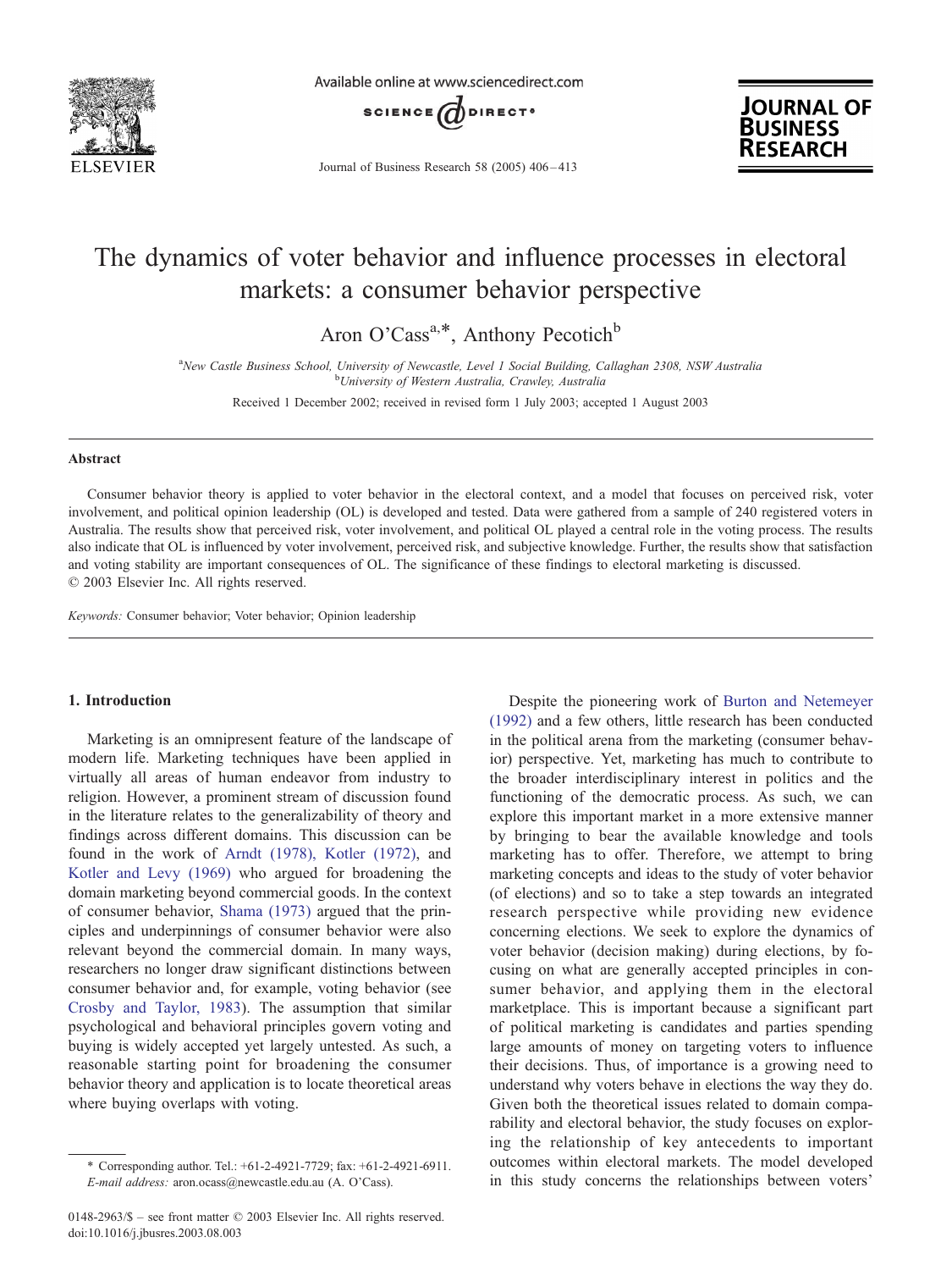perceived risk in the context of electoral outcomes, their level of involvement, opinion leadership (OL), information search, knowledge and decision confidence, satisfaction with politics, and stability of voting behavior.

### 2. Conceptual development: consumer behavior theory and voter choice

The value of interpersonal communication in consumer decision making has been documented extensively in consumer research (e.g., [Gilly et al., 1998\)](#page--1-0). The justification for the central positioning of OL in our model (Fig. 1) emanates not only from consumer behavior research, but also from some of the classical works in economics and politics (e.g., [Converse, 2000; Downs, 1957\)](#page--1-0). In justifying his position for the rational utilization of scarce resources to obtain information for decision making, [Downs \(1957,](#page--1-0) p. 207) stated that ''traditional economic theory assumes that unlimited amounts of free information are available to decision makers. In contrast, we seek to discover what political decision making is like when uncertainty exists and information is obtainable only at a cost.'' [Downs](#page--1-0) (1957) goes on to suggest that ''the incentive of most citizens to acquire information before voting is very small'' and that a ''large percentage of citizens do not become informed to any significant degree on the issues involved in elections.'' This differential information seeking suggests that some well-informed citizens act as opinion leaders and influence voting patterns.

Opinion leaders are credited with a large amount of interpersonal communication, and the role of OL in the context of voting and the distribution of information related to elections is likely to be significant. In discussing the distribution of information within an electorate, [Converse](#page--1-0) (2000, p. 334) suggests that ''a small fraction of the electorate claims a large fraction of the total political information accessible in memory to anyone.'' The role of OL in voting is an important one, as [Omura and Talarzyk](#page--1-0) (1983) argue that the potential for opinion leaders to shape public opinion is great. By implication, this emphasizes a prominent role of OL. As a point of departure, we consider OL as being a function of voters' risk perceptions, involvement, and subjective knowledge (see Fig. 1).

Along with OL, the concept of involvement has also been of significant interest to consumer researchers. In this context, involvement refers to the extent to which consumers view the focal object as a central part of their life. This proposition allows for a unified approach to involvement and thus a more theoretically useful construct in a wide array of contexts. Previous voter research has shown key effects depending on voters' levels of involvement. As such, we see a major role for involvement in determining voter choice. For example, [Burton and Netemeyer \(1992\)](#page--1-0) found that involvement affects voter knowledge, confidence, and preference stability. The proposition is that involvement in politics should be a strong determinant of political OL and of subjective knowledge and information seeking. The connection between involvement and knowledge has been found previously in consumer behavior research related to



Fig. 1. The research model of the dynamics of voter behavior in the political marketing context. Note: <sup>1</sup>H1 indicates that the relationship was hypothesised, the  $+$  or  $-$  indicate the direction of the postulated relationship and the figures in parentheses are regression coefficients all of which were significant at  $p< 0.01$ .  ${}^{2}R^{2}$ indicates the proportion of variance explained by the relevant regression equation.